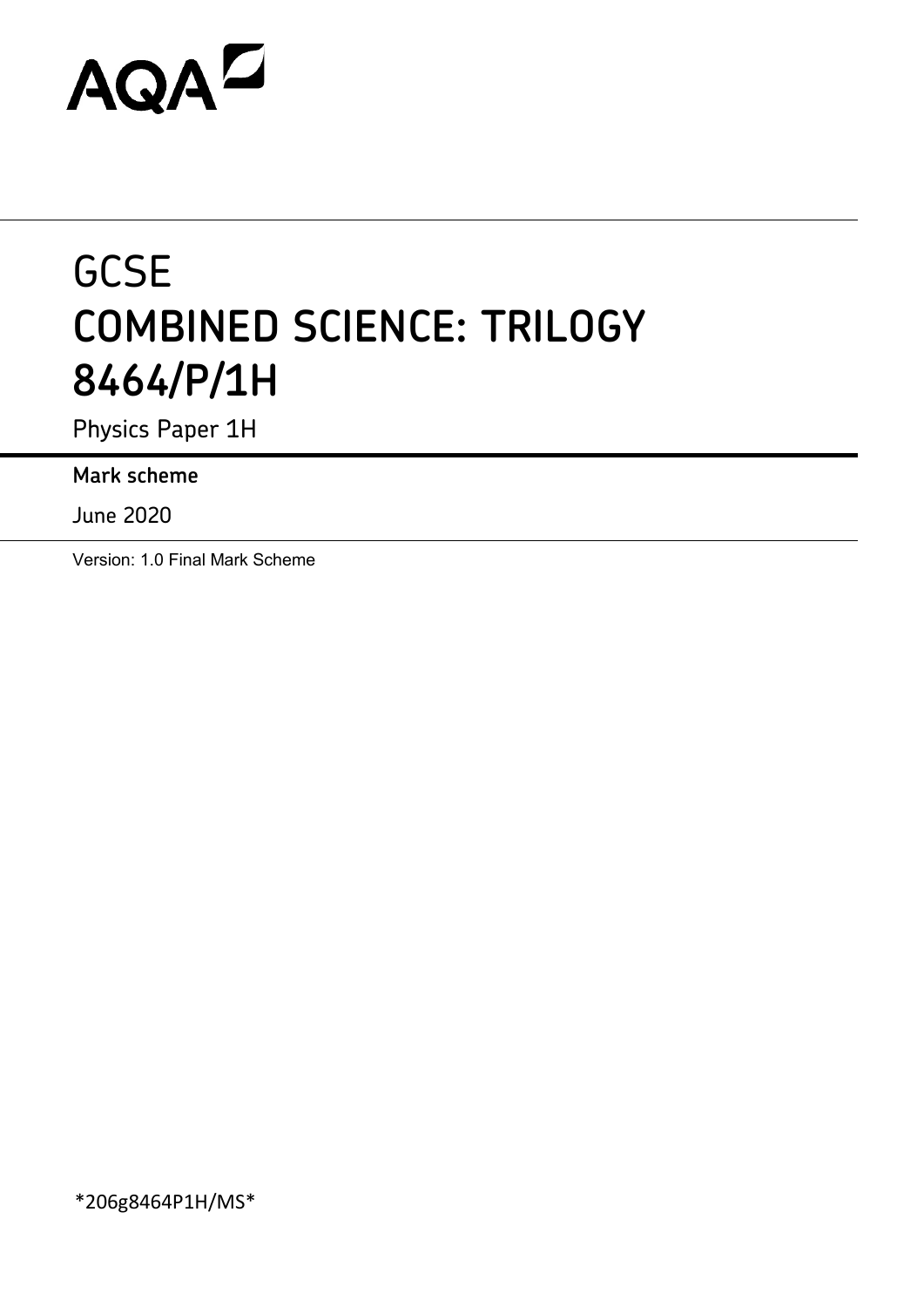Mark schemes are prepared by the Lead Assessment Writer and considered, together with the relevant questions, by a panel of subject teachers. This mark scheme includes any amendments made at the standardisation events which all associates participate in and is the scheme which was used by them in this examination. The standardisation process ensures that the mark scheme covers the students' responses to questions and that every associate understands and applies it in the same correct way. As preparation for standardisation each associate analyses a number of students' scripts. Alternative answers not already covered by the mark scheme are discussed and legislated for. If, after the standardisation process, associates encounter unusual answers which have not been raised they are required to refer these to the Lead Examiner.

It must be stressed that a mark scheme is a working document, in many cases further developed and expanded on the basis of students' reactions to a particular paper. Assumptions about future mark schemes on the basis of one year's document should be avoided; whilst the guiding principles of assessment remain constant, details will change, depending on the content of a particular examination paper.

Further copies of this mark scheme are available from aqa.org.uk

#### **Copyright information**

AQA retains the copyright on all its publications. However, registered schools/colleges for AQA are permitted to copy material from this booklet for their own internal use, with the following important exception: AQA cannot give permission to schools/colleges to photocopy any material that is acknowledged to a third party even for internal use within the centre.

Copyright © 2020 AQA and its licensors. All rights reserved.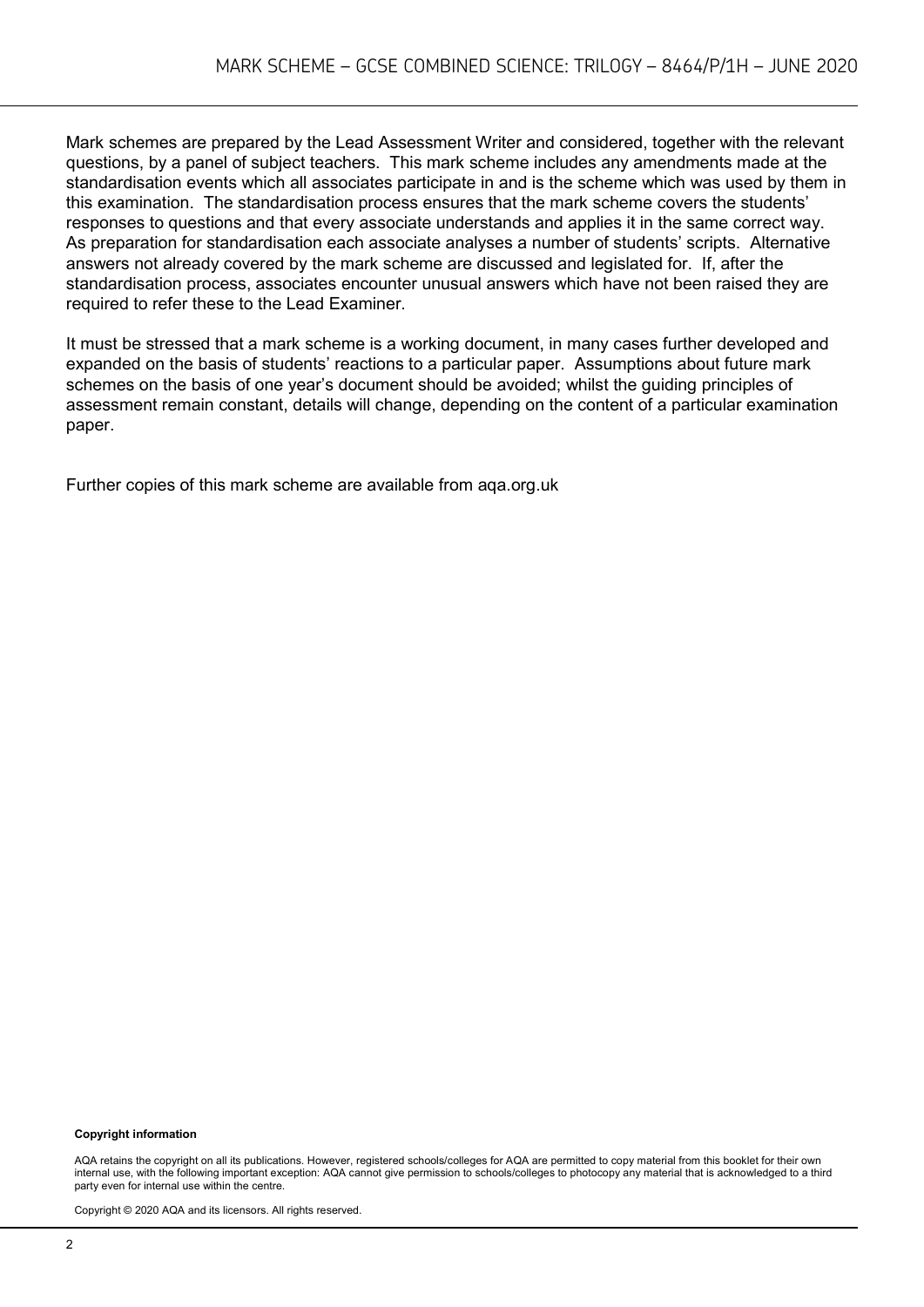### Information to Examiners

#### 1. General

The mark scheme for each question shows:

- the marks available for each part of the question
- the total marks available for the question
- the typical answer or answers which are expected
- extra information to help the Examiner make his or her judgement
- the Assessment Objectives, level of demand and specification content that each question is intended to cover.

The extra information is aligned to the appropriate answer in the left-hand part of the mark scheme and should only be applied to that item in the mark scheme.

At the beginning of a part of a question a reminder may be given, for example: where consequential marking needs to be considered in a calculation; or the answer may be on the diagram or at a different place on the script.

In general the right-hand side of the mark scheme is there to provide those extra details which confuse the main part of the mark scheme yet may be helpful in ensuring that marking is straightforward and consistent.

#### 2. Emboldening and underlining

- **2.1** In a list of acceptable answers where more than one mark is available 'any **two** from' is used, with the number of marks emboldened. Each of the following bullet points is a potential mark.
- **2.2** A bold **and** is used to indicate that both parts of the answer are required to award the mark.
- **2.3** Alternative answers acceptable for a mark are indicated by the use of **or**. Different terms in the mark scheme are shown by a / ; eg allow smooth / free movement.
- **2.4** Any wording that is underlined is essential for the marking point to be awarded.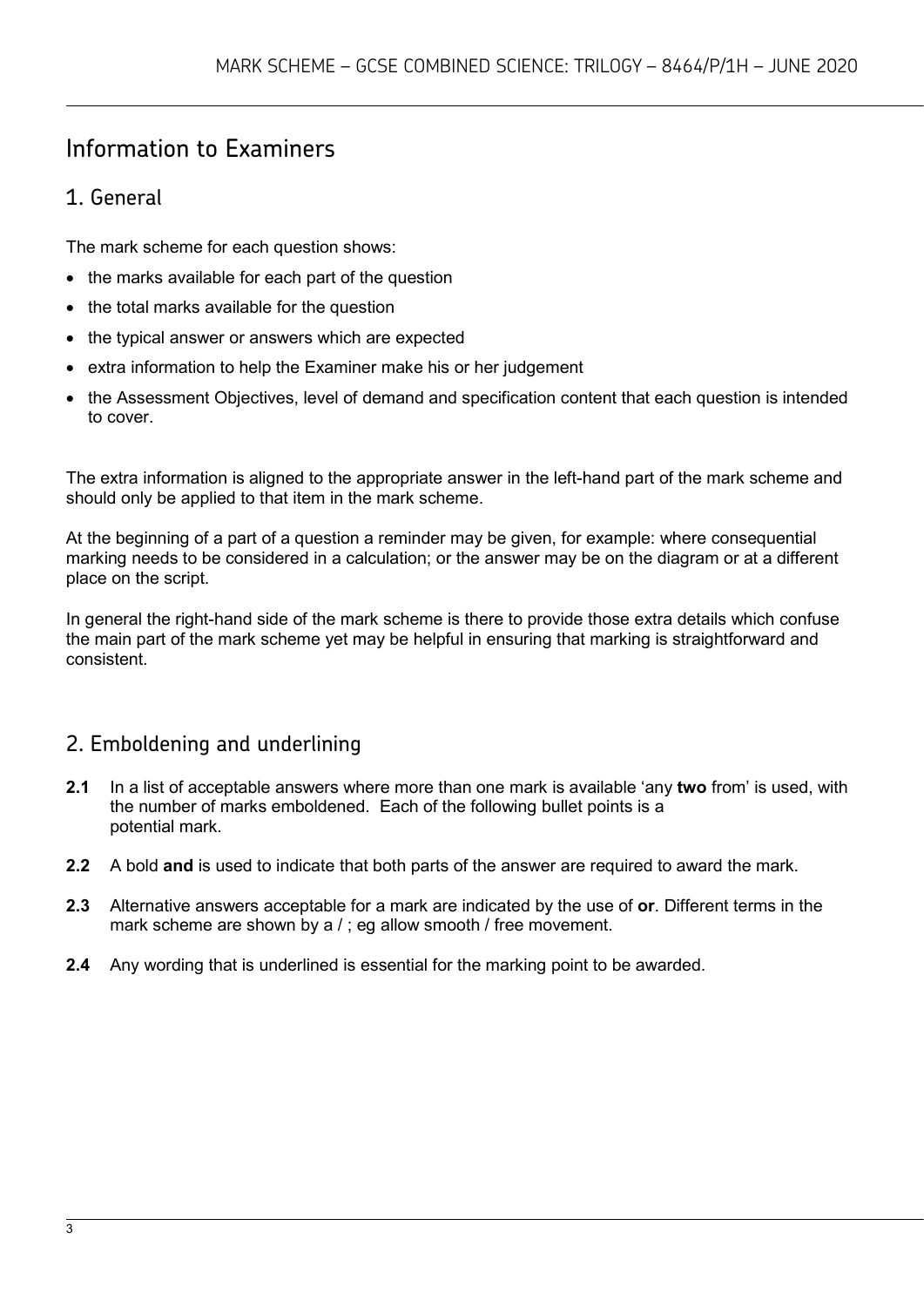#### 3. Marking points

#### **3.1 Marking of lists**

This applies to questions requiring a set number of responses, but for which students have provided extra responses. The general principle to be followed in such a situation is that 'right + wrong = wrong'.

Each error / contradiction negates each correct response. So, if the number of error / contradictions equals or exceeds the number of marks available for the question, no marks can be awarded.

However, responses considered to be neutral (indicated as \* in example 1) are not penalised.

Example 1: What is the pH of an acidic solution?

**[1 mark]**

| <b>Student</b> | <b>Response</b> | <b>Marks</b><br>awarded |
|----------------|-----------------|-------------------------|
|                | green, 5        |                         |
|                | red $*$ , 5     |                         |
|                | red $*$ , 8     |                         |

Example 2: Name two planets in the solar system.

**[2 marks]**

| <b>Student</b> | <b>Response</b>     | <b>Marks awarded</b> |
|----------------|---------------------|----------------------|
|                | Neptune, Mars, Moon |                      |
|                | Neptune, Sun, Mars, |                      |
|                | Moon                |                      |

#### **3.2 Use of chemical symbols / formulae**

If a student writes a chemical symbol / formula instead of a required chemical name, full credit can be given if the symbol / formula is correct and if, in the context of the question, such action is appropriate.

#### **3.3 Marking procedure for calculations**

Marks should be awarded for each stage of the calculation completed correctly, as students are instructed to show their working. Full marks can, however, be given for a correct numerical answer, without any working shown.

#### **3.4 Interpretation of 'it'**

Answers using the word 'it' should be given credit only if it is clear that the 'it' refers to the correct subject.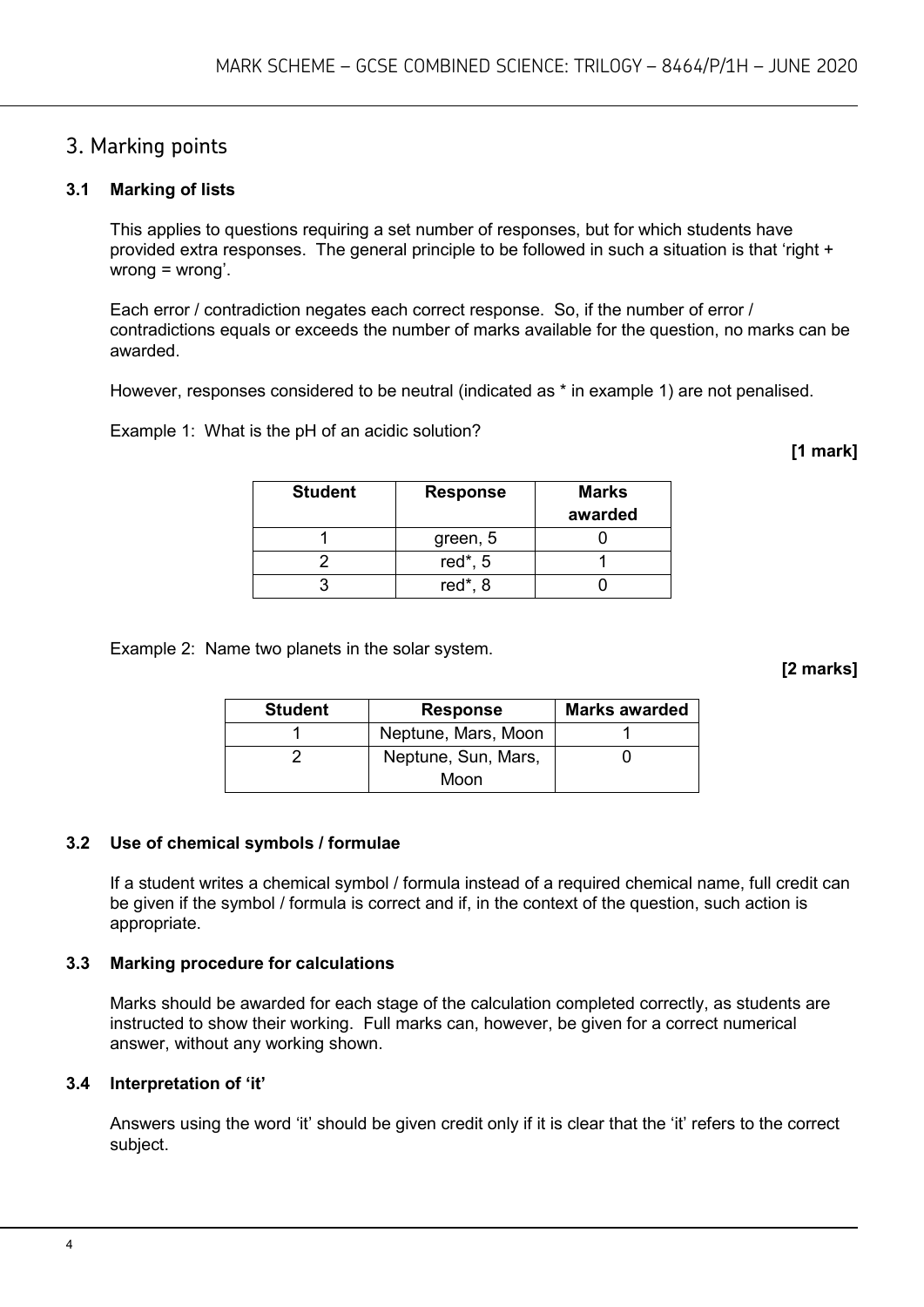#### **3.5 Errors carried forward**

Any error in the answers to a structured question should be penalised once only.

Papers should be constructed in such a way that the number of times errors can be carried forward is kept to a minimum. Allowances for errors carried forward are most likely to be restricted to calculation questions and should be shown by the abbreviation ecf in the marking scheme.

#### **3.6 Phonetic spelling**

The phonetic spelling of correct scientific terminology should be credited **unless** there is a possible confusion with another technical term.

#### **3.7 Brackets**

(…..) are used to indicate information which is not essential for the mark to be awarded but is included to help the examiner identify the sense of the answer required.

#### **3.8 Allow**

In the mark scheme additional information, 'allow' is used to indicate creditworthy alternative answers.

#### **3.9 Ignore**

Ignore is used when the information given is irrelevant to the question or not enough to gain the marking point. Any further correct amplification could gain the marking point.

#### **3.10 Do not accept**

Do **not** accept means that this is a wrong answer which, even if the correct answer is given as well, will still mean that the mark is not awarded.

#### 4. Level of response marking instructions

Extended response questions are marked on level of response mark schemes.

- Level of response mark schemes are broken down into levels, each of which has a descriptor.
- The descriptor for the level shows the average performance for the level.
- There are two marks in each level.

Before you apply the mark scheme to a student's answer, read through the answer and annotate it (as instructed) to show the qualities that are being looked for. You can then apply the mark scheme.

#### **Step 1: Determine a level**

Start at the lowest level of the mark scheme and use it as a ladder to see whether the answer meets the descriptor for that level. The descriptor for the level indicates the different qualities that might be seen in the student's answer for that level. If it meets the lowest level then go to the next one and decide if it meets this level, and so on, until you have a match between the level descriptor and the answer.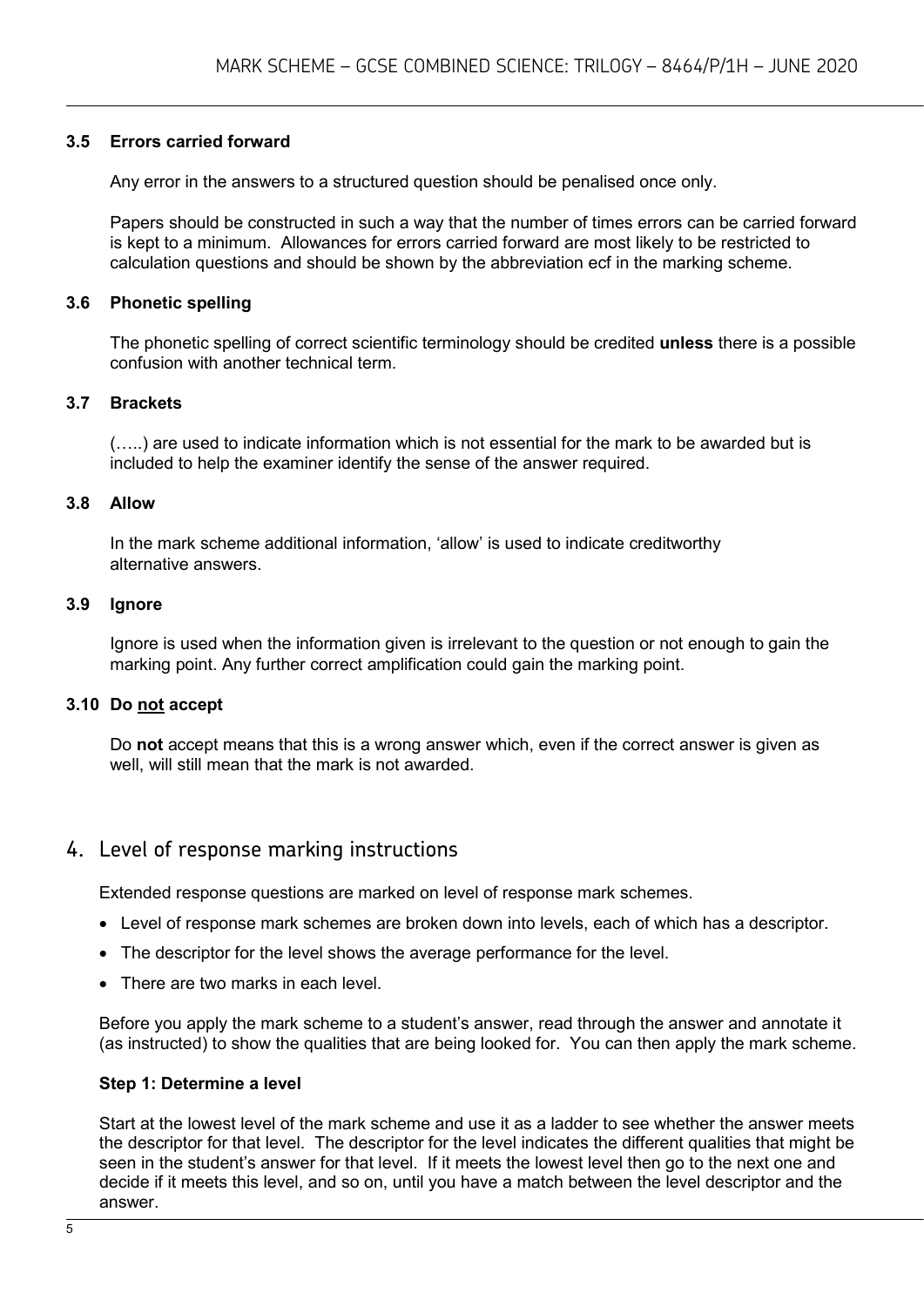When assigning a level you should look at the overall quality of the answer. Do **not** look to penalise small and specific parts of the answer where the student has not performed quite as well as the rest. If the answer covers different aspects of different levels of the mark scheme you should use a best fit approach for defining the level.

Use the variability of the response to help decide the mark within the level, ie if the response is predominantly level 2 with a small amount of level 3 material it would be placed in level 2 but be awarded a mark near the top of the level because of the level 3 content.

#### **Step 2: Determine a mark**

Once you have assigned a level you need to decide on the mark. The descriptors on how to allocate marks can help with this.

The exemplar materials used during standardisation will help. There will be an answer in the standardising materials which will correspond with each level of the mark scheme. This answer will have been awarded a mark by the Lead Examiner. You can compare the student's answer with the example to determine if it is the same standard, better or worse than the example. You can then use this to allocate a mark for the answer based on the Lead Examiner's mark on the example.

You may well need to read back through the answer as you apply the mark scheme to clarify points and assure yourself that the level and the mark are appropriate.

Indicative content in the mark scheme is provided as a guide for examiners. It is not intended to be exhaustive and you must credit other valid points. Students do **not** have to cover all of the points mentioned in the indicative content to reach the highest level of the mark scheme.

You should ignore any irrelevant points made. However, full marks can be awarded only if there are no incorrect statements that contradict a correct response.

An answer which contains nothing of relevance to the question must be awarded no marks.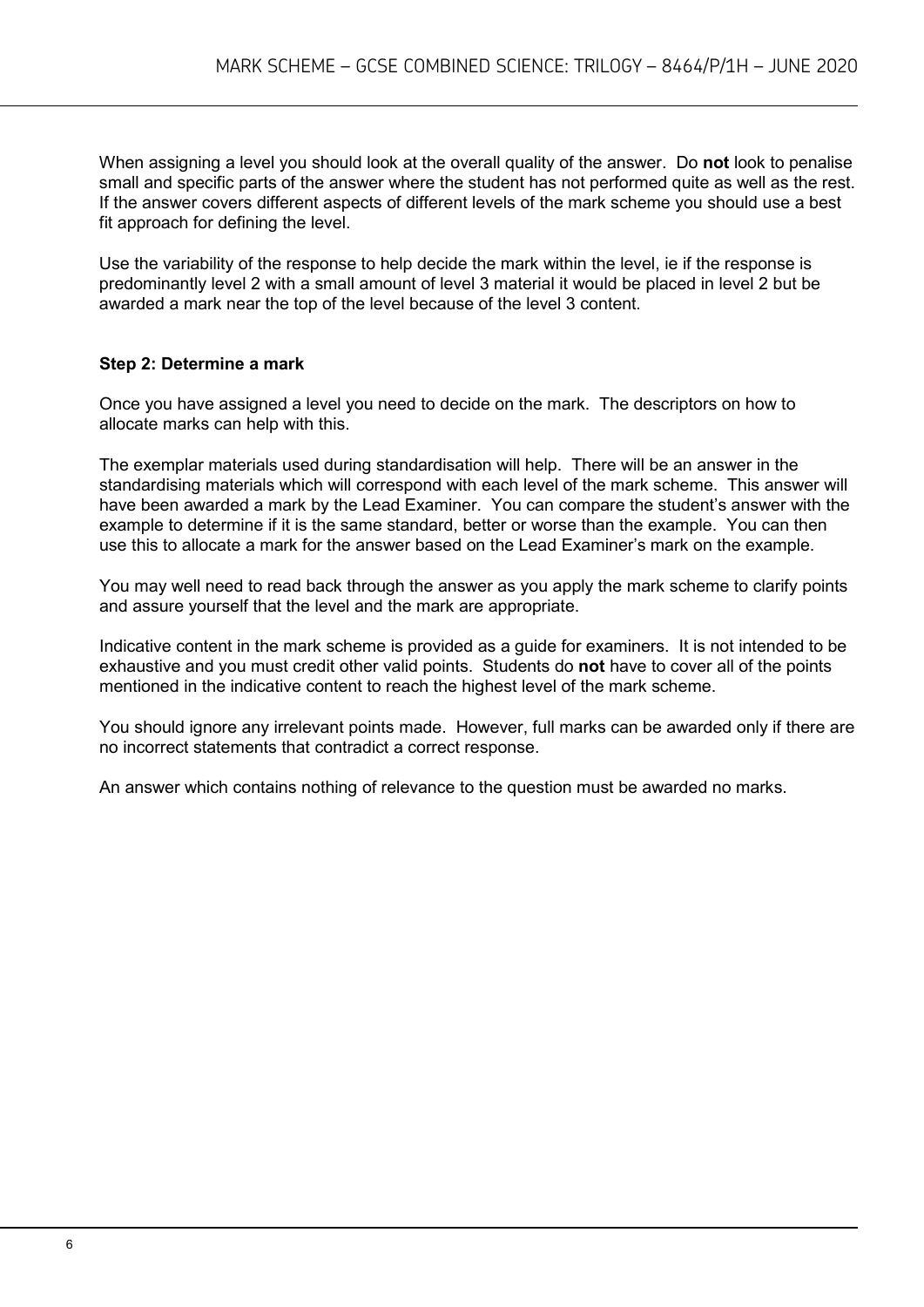| Question | <b>Answers</b>                                                                           | <b>Extra information</b>                                                                                                                                                                                             | <b>Mark</b> | <b>AO</b> /<br>Spec. Ref.             |
|----------|------------------------------------------------------------------------------------------|----------------------------------------------------------------------------------------------------------------------------------------------------------------------------------------------------------------------|-------------|---------------------------------------|
| 01.1     | swap the blue wire and the<br>green and yellow wire                                      | allow connect the blue wire to<br>the neutral pin and the yellow<br>and green wire to the earth pin.<br>allow swap the earth and neutral<br>wires<br>ignore the earth wire and neutral<br>wire are wrongly connected | 1           | AO <sub>2</sub><br>6.2.3.2            |
| 01.2     | 230 (V)<br>50 (Hz)                                                                       |                                                                                                                                                                                                                      | 1<br>1      | AO <sub>1</sub><br>6.2.3.1<br>6.2.3.2 |
| 01.3     | 0(V)                                                                                     |                                                                                                                                                                                                                      | 1           | AO <sub>1</sub><br>6.2.3.2            |
| 01.4     |                                                                                          |                                                                                                                                                                                                                      | 1           | AO <sub>1</sub><br>6.2.1.1            |
| 01.5     | the person could get an electric<br>shock<br>because there is a current in the<br>person | allow so the person could be<br>electrocuted<br>allow because the person<br>provides a connection (from the<br>washing machine) to earth<br>allow because there is a<br>potential difference across the<br>person    | 1.<br>1     | AO <sub>3</sub><br>6.2.3.2            |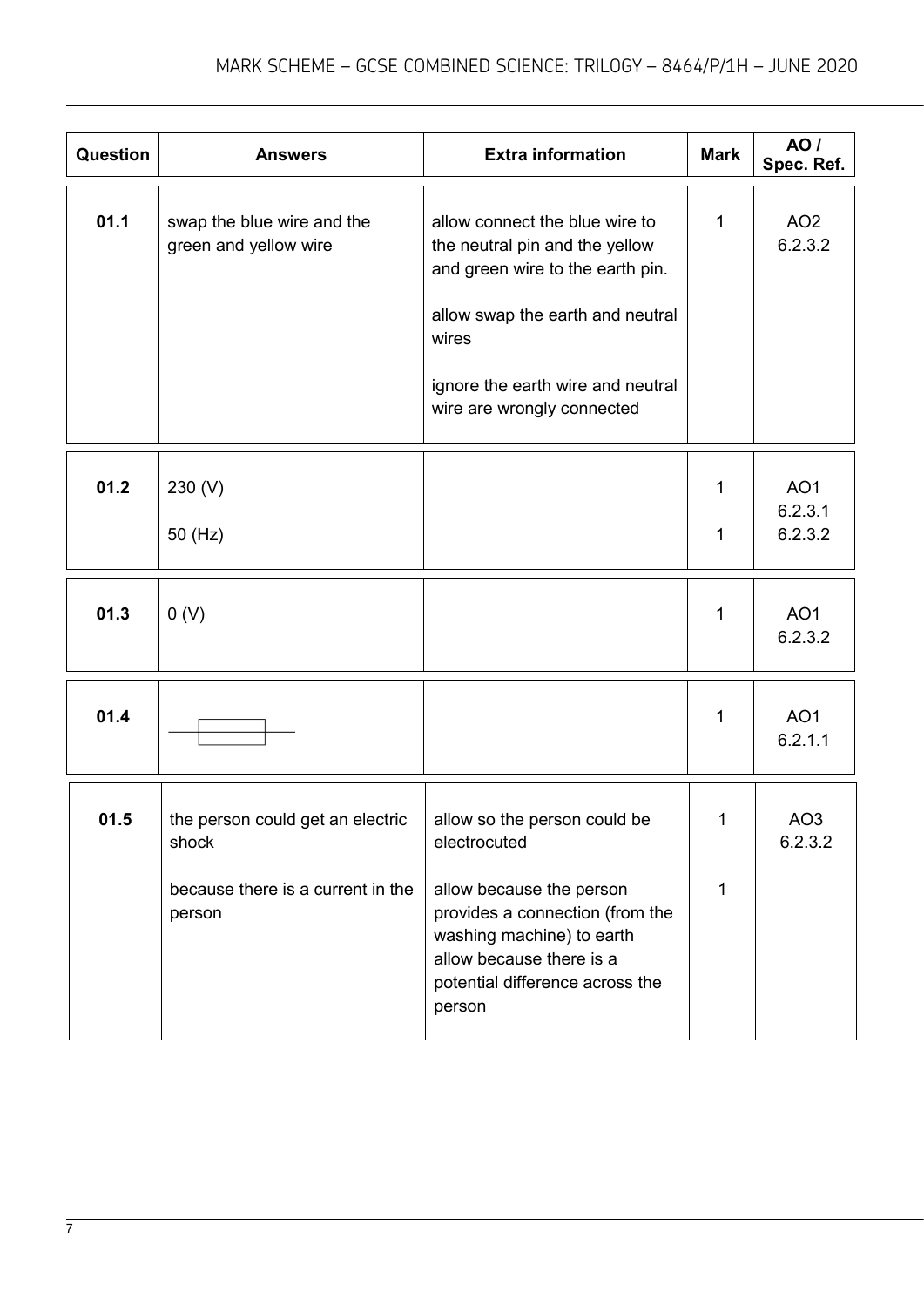| Total | earth wire is much less than that<br>of a person                                                       | become live<br>allow so the fuse will break /<br>melt / blow | 9 |                |
|-------|--------------------------------------------------------------------------------------------------------|--------------------------------------------------------------|---|----------------|
| 01.6  | the charge flows through the<br>earth wire (instead of the<br>person)<br>because the resistance of the | allow so the case does not                                   | 1 | AO3<br>6.2.3.2 |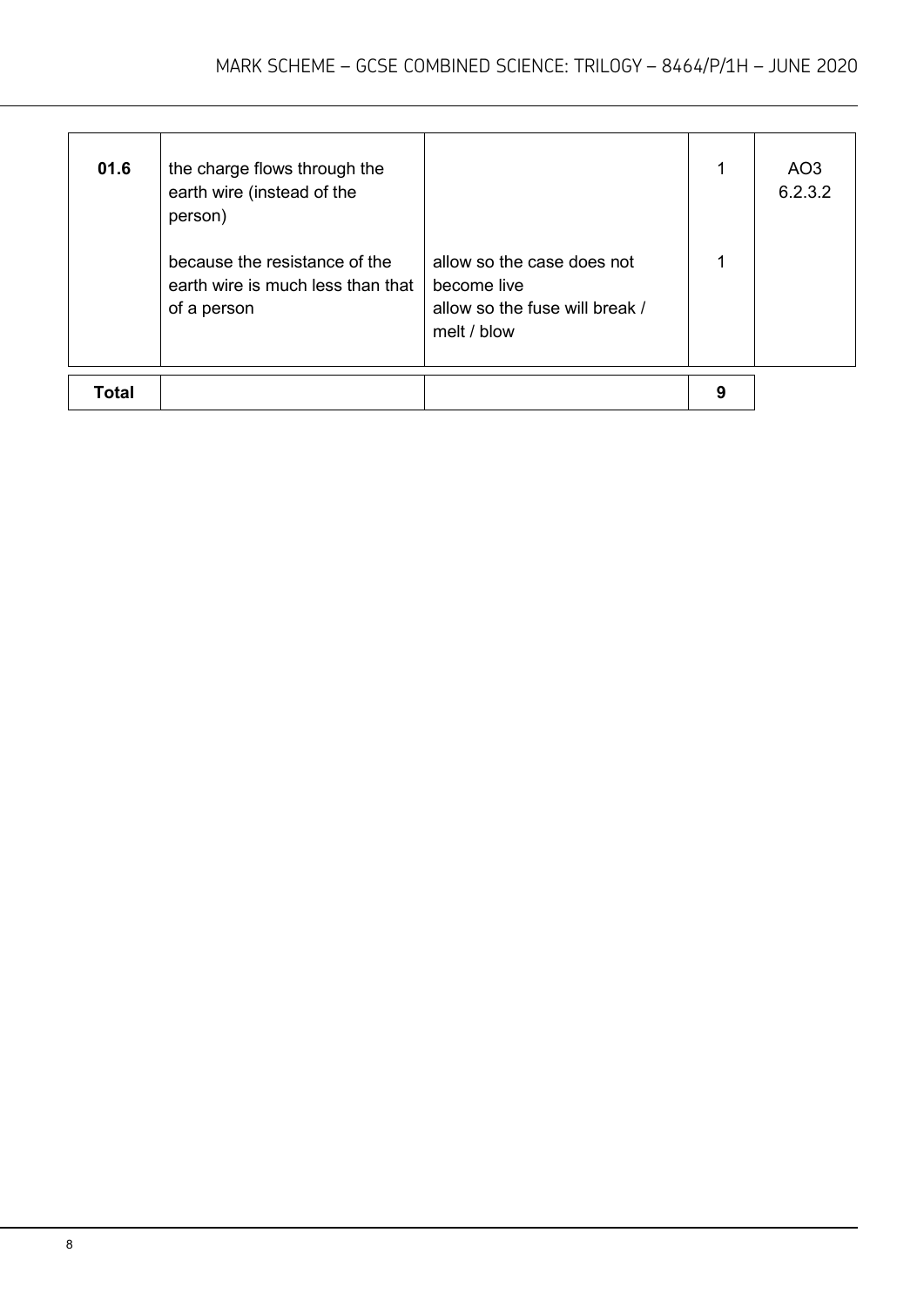| Question | <b>Answers</b>        | <b>Extra information</b>      | <b>Mark</b>       | <b>AO</b> /<br>Spec. Ref.  |
|----------|-----------------------|-------------------------------|-------------------|----------------------------|
| 02.1     | $A = 206$             |                               | $\mathbf{1}$      | AO <sub>2</sub><br>6.4.2.2 |
| 02.2     | $Z = 82$              |                               | $\mathbf{1}$      | AO <sub>2</sub><br>6.4.2.2 |
| 02.3     | 89<br>39              | numbers must be in this order | 1<br>$\mathbf{1}$ | AO <sub>2</sub><br>6.4.2.2 |
| 02.4     | electromagnetic waves |                               | $\mathbf{1}$      | AO <sub>1</sub><br>6.4.2.1 |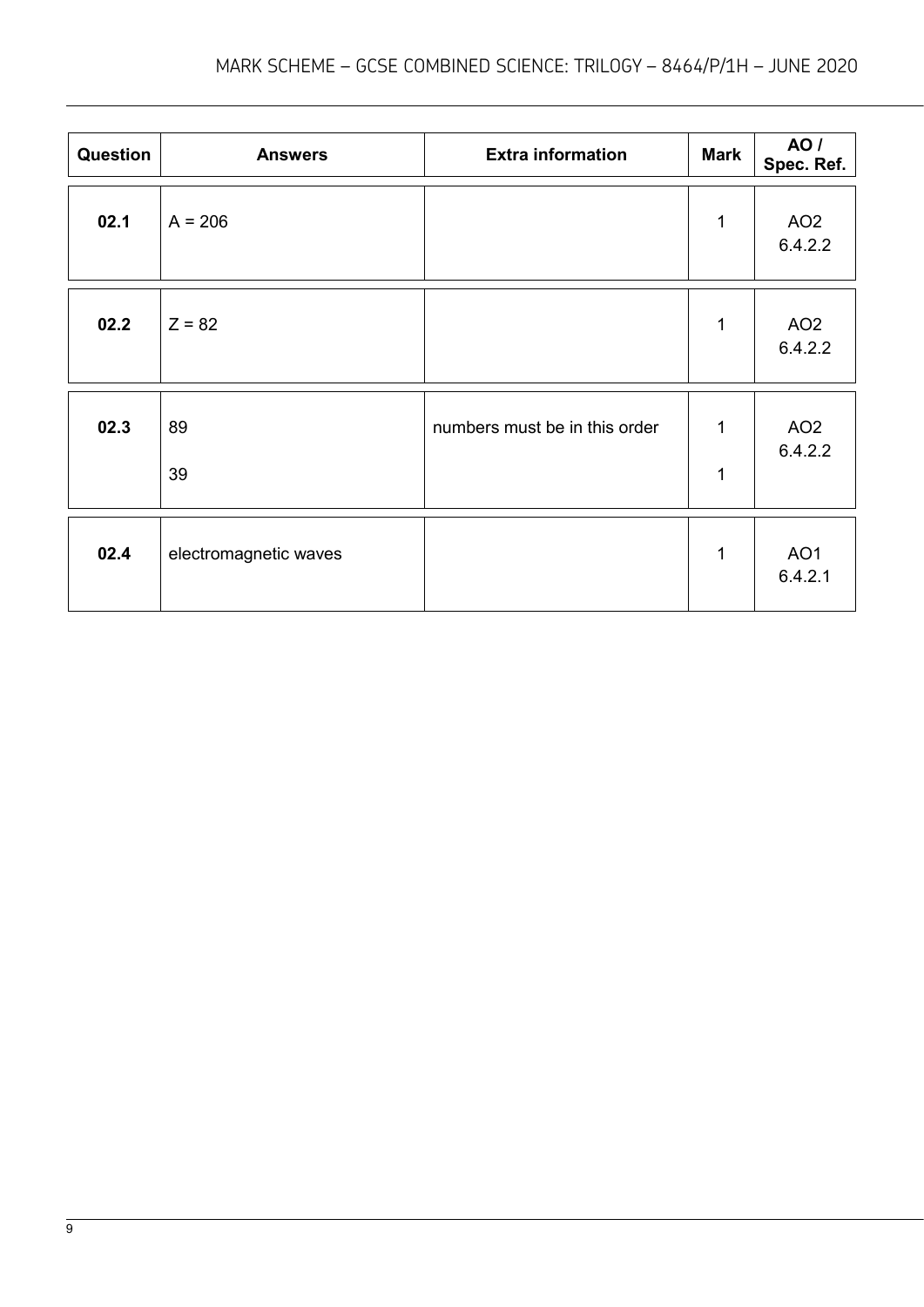| <b>Question</b> | <b>Answers</b>                                                                                                                                                                                                                                                                                                                                                                                                           | <b>Mark</b> | AO /<br>Spec. Ref.         |  |  |
|-----------------|--------------------------------------------------------------------------------------------------------------------------------------------------------------------------------------------------------------------------------------------------------------------------------------------------------------------------------------------------------------------------------------------------------------------------|-------------|----------------------------|--|--|
| 02.5            | Level 3: Relevant points (reasons/causes) are identified, given in<br>detail and logically linked to form a clear account.                                                                                                                                                                                                                                                                                               | $5 - 6$     | AO <sub>1</sub><br>6.4.1.2 |  |  |
|                 | Level 2: Relevant points (reasons/causes) are identified, and there<br>are attempts at logical linking. The resulting account is not fully<br>clear.                                                                                                                                                                                                                                                                     | $3 - 4$     | 6.4.2.1<br>6.4.2.2         |  |  |
|                 | Level 1: Points are identified and stated simply, but their relevance<br>is not clear and there is no attempt at logical linking.                                                                                                                                                                                                                                                                                        | $1 - 2$     |                            |  |  |
|                 | No relevant content                                                                                                                                                                                                                                                                                                                                                                                                      | $\mathbf 0$ |                            |  |  |
|                 | <b>Indicative content</b>                                                                                                                                                                                                                                                                                                                                                                                                |             |                            |  |  |
|                 | alpha radiation<br>an alpha particle is the same as a helium nucleus<br>$\bullet$<br>alpha is the least penetrating<br>alpha is stopped by paper or skin<br>$\bullet$<br>alpha has the shortest range in air<br>alpha will travel a few cm in air<br>$\bullet$<br>because alpha is most ionising<br>٠<br>because alpha has a charge of +2<br>$\bullet$                                                                   |             |                            |  |  |
|                 | beta radiation<br>a beta particle is an electron (emitted from the nucleus)<br>$\bullet$<br>beta penetrates less than gamma and more than alpha<br>beta is stopped by a thin sheet of aluminium<br>$\bullet$<br>beta has a shorter range than gamma<br>٠<br>beta will travel up to 1m in air<br>$\bullet$<br>because beta is more ionising that gamma and less ionising<br>than alpha<br>because beta has a charge of -1 |             |                            |  |  |
|                 | gamma radiation                                                                                                                                                                                                                                                                                                                                                                                                          |             |                            |  |  |
|                 | gamma radiation is an electromagnetic wave<br>gamma is the most penetrating<br>gamma is reduced/stopped by several cm of lead or thick<br>concrete<br>gamma has the largest range in air<br>gamma will travel very large distances in air<br>because gamma is least ionising<br>because is uncharged<br>$\bullet$                                                                                                        |             |                            |  |  |
|                 | to access level 3 the answer should compare alpha, beta and<br>gamma radiation and provide some explanation of their properties                                                                                                                                                                                                                                                                                          |             |                            |  |  |
| <b>Total</b>    |                                                                                                                                                                                                                                                                                                                                                                                                                          | 11          |                            |  |  |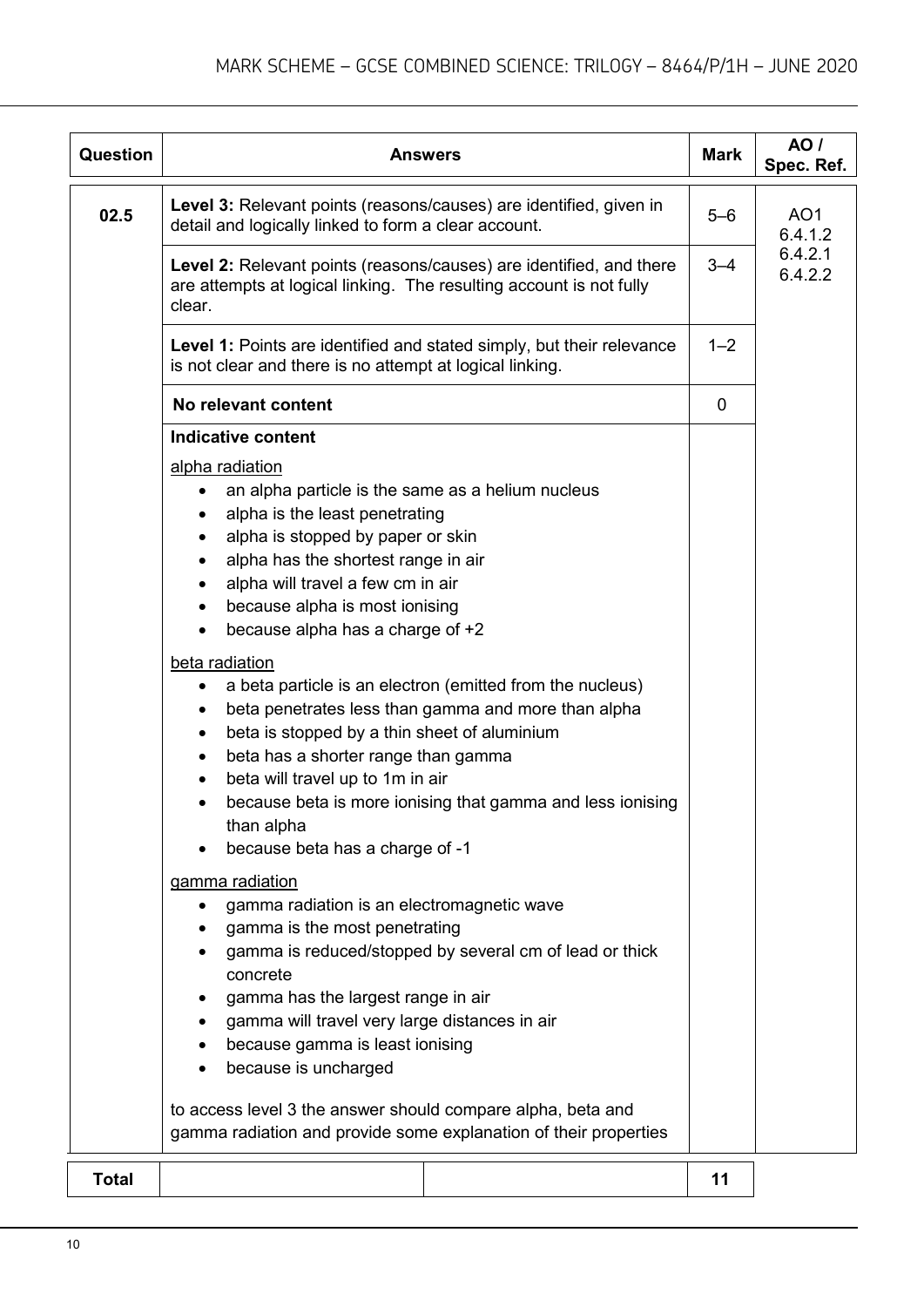| Question | <b>Answers</b>                                                   | <b>Extra information</b>                                                                                                                                           | <b>Mark</b>    | <b>AO</b> /<br>Spec. Ref.                   |
|----------|------------------------------------------------------------------|--------------------------------------------------------------------------------------------------------------------------------------------------------------------|----------------|---------------------------------------------|
| 03.1     | (the variable resistor) changes<br>the resistance of the circuit |                                                                                                                                                                    | $\mathbf{1}$   | AO <sub>1</sub><br>6.2.1.3<br>6.2.1.4       |
|          | to keep the current the same                                     |                                                                                                                                                                    | $\mathbf{1}$   | <b>RPA 15</b>                               |
|          | so the temperature of the wire is<br>kept constant               | allow to control the temperature<br>of the wire                                                                                                                    | 1              |                                             |
| 03.2     | $0.17 = \frac{X+0.18+0.15}{3}$                                   | allow $X = 3 \times 0.17 - 0.18 - 0.15$                                                                                                                            | 1              | AO <sub>2</sub><br>6.2.1.3                  |
|          | $X = 0.18$ (V)                                                   |                                                                                                                                                                    | 1              | <b>RPA 15</b>                               |
| 03.3     | resistance is directly<br>proportional to length                 | allow length is directly<br>proportional to resistance<br>allow as length increases<br>resistance increases for 1 mark<br>allow positive correlation for 1<br>mark | $\overline{2}$ | AO <sub>1</sub><br>6.2.1.3<br><b>RPA 15</b> |
| 03.4     | resistance = $7.5$ ( $\Omega$ )<br>$0.90 = I \times 7.5$         | allow a range from 7.4 to 7.6<br>allow their value of R read from<br>the graph correctly substituted                                                               | 1<br>1         | AO <sub>3</sub><br>6.2.1.3                  |
|          | $I = \frac{0.90}{7.5}$                                           | allow a correct re-arrangement<br>using their value of R read from<br>the graph                                                                                    | 1              |                                             |
|          | $I = 0.12(A)$                                                    | allow a value consistent with<br>their value of R read from the<br>graph                                                                                           | 1              |                                             |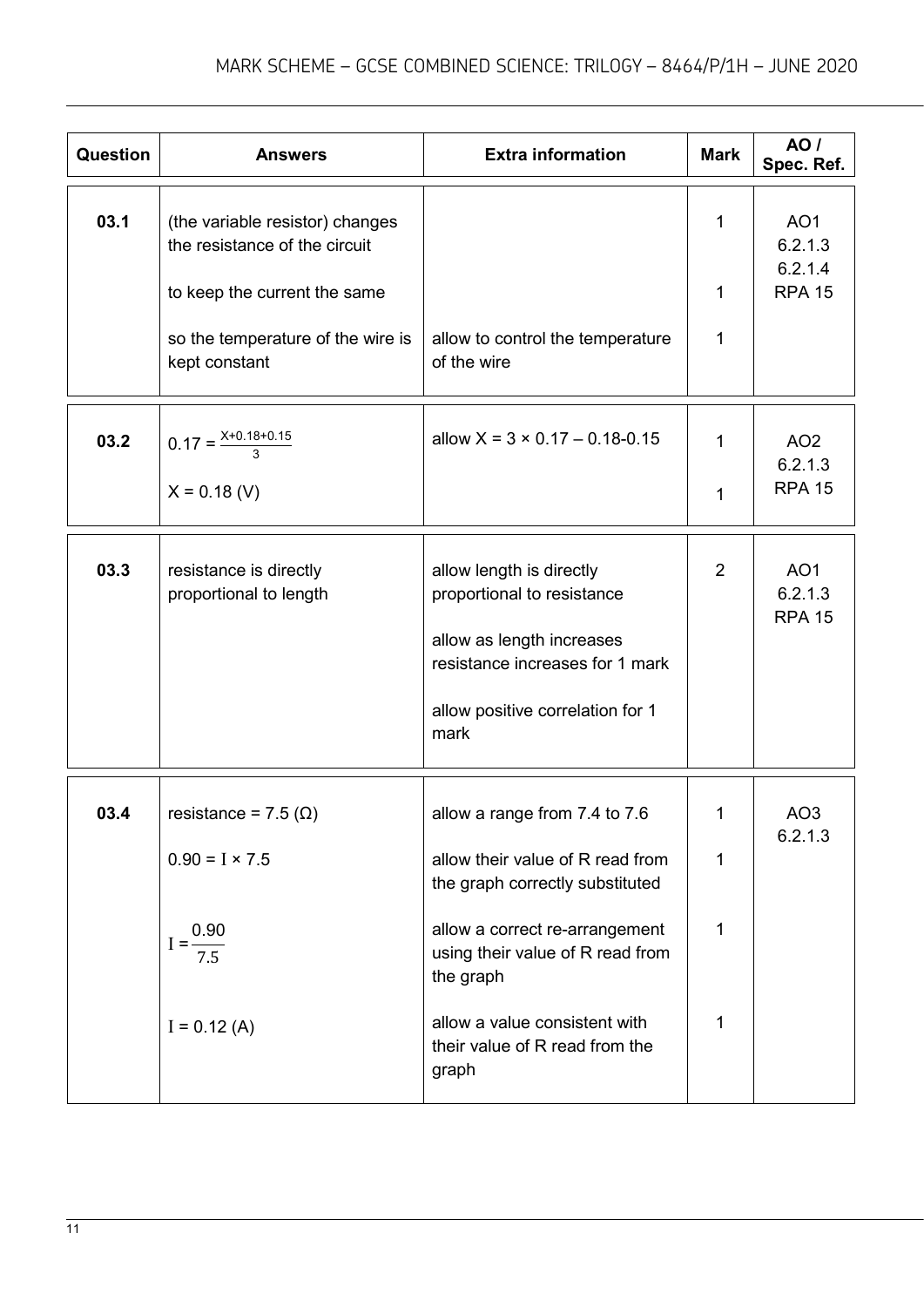| <b>Total</b> |                                                                                                |                                                                                    | 13 |                |
|--------------|------------------------------------------------------------------------------------------------|------------------------------------------------------------------------------------|----|----------------|
|              | so only glucose concentration<br>affects resistance                                            |                                                                                    |    |                |
|              |                                                                                                | ignore amount of blood                                                             |    |                |
|              |                                                                                                | allow shape/size of the tube<br>should be a control variable                       |    |                |
| 03.5         | the length/width/volume (of the<br>blood sample) affects the<br>resistance of the blood sample | allow length/width/volume (of<br>the blood sample) should be a<br>control variable |    | AO3<br>6.2.1.3 |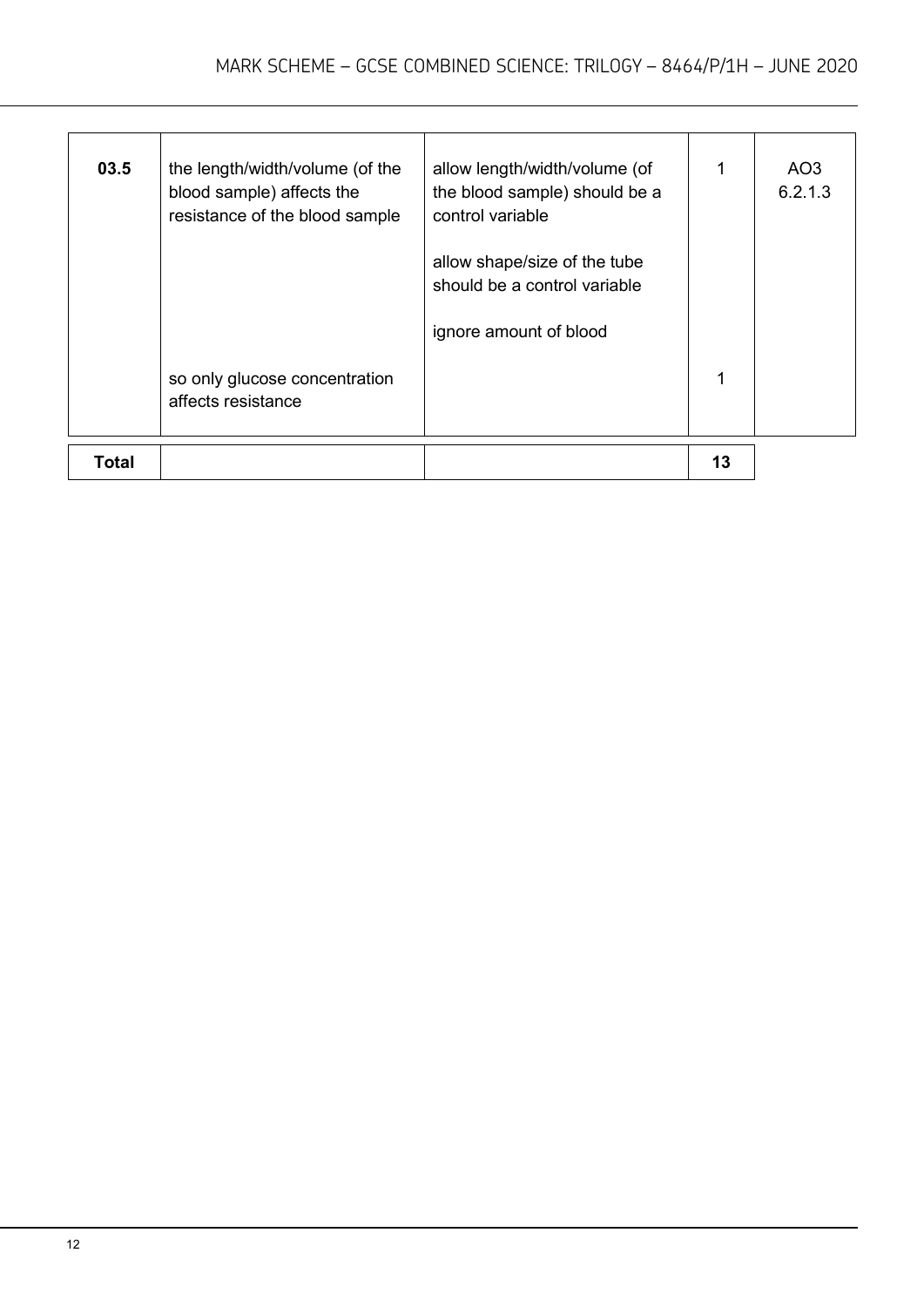| <b>Question</b> | <b>Answers</b>                                                                                                                                                                           | <b>Extra information</b>                                                                                                                            | <b>Mark</b>    | <b>AO</b> /<br>Spec. Ref.  |
|-----------------|------------------------------------------------------------------------------------------------------------------------------------------------------------------------------------------|-----------------------------------------------------------------------------------------------------------------------------------------------------|----------------|----------------------------|
| 04.1            | a renewable biofuel                                                                                                                                                                      |                                                                                                                                                     | 1              | AO <sub>1</sub><br>6.1.3   |
| 04.2            | any two from<br>• burning wood causes air<br>pollution<br>• burning wood may lead to de-<br>forestation<br>destruction of habitats<br>$\bullet$<br>burning wood is carbon-<br>neutral    | allow creates smoke<br>ignore cutting down trees<br>allow does not contribute to<br>global warming or the<br>greenhouse effect or climate<br>change | $\overline{2}$ | AO <sub>1</sub><br>6.1.3   |
| 04.3            | the chemical store of energy of<br>the wood decreases<br>the internal/thermal store of<br>energy of the pipe increases<br>the internal/thermal store of<br>energy of the water increases | both the store of energy and<br>what happens to the store are<br>required                                                                           | 1<br>1         | AO <sub>1</sub><br>6.1.1.1 |
| 04.4            | energy is dissipated (to the<br>surroundings)<br>at the same rate that energy is<br>transferred to the water                                                                             | allow energy is transferred/lost<br>to the surroundings                                                                                             | 1<br>1         | AO <sub>2</sub><br>6.1.2.1 |
| <b>Total</b>    |                                                                                                                                                                                          |                                                                                                                                                     | 8              |                            |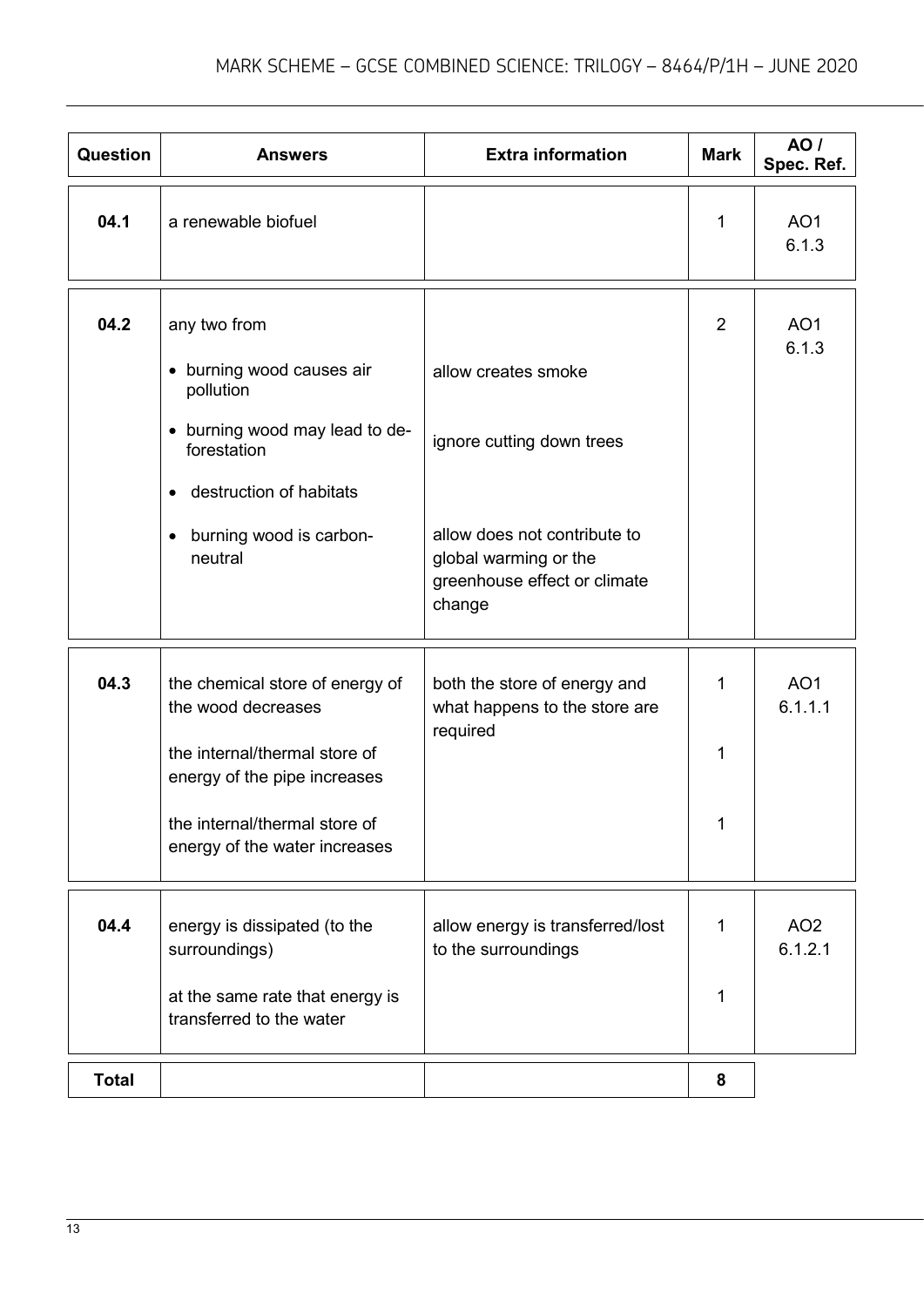| Question | <b>Answers</b>                                                                                                      | <b>Extra information</b>                      | <b>Mark</b>  | <b>AO</b> /<br>Spec. Ref.  |
|----------|---------------------------------------------------------------------------------------------------------------------|-----------------------------------------------|--------------|----------------------------|
| 05.1     | they vibrate about fixed<br>positions.                                                                              |                                               | $\mathbf{1}$ | AO <sub>1</sub><br>6.3.1.1 |
| 05.2     | kinetic energy decreases<br>potential energy decreases                                                              |                                               | 1            | AO <sub>1</sub><br>6.3.2.1 |
| 05.3     | metal: has a high thermal<br>conductivity                                                                           |                                               | 1            | AO <sub>2</sub><br>6.1.2.1 |
|          | which increases the rate of<br>energy transfer from the mixture                                                     | allow ice cream for mixture                   | 1            |                            |
|          | plastic: has a low thermal<br>conductivity                                                                          |                                               | 1            |                            |
|          | which reduces the rate of<br>energy transfer from the<br>surroundings (to the liquid<br>coolant at $-20^{\circ}$ C) |                                               | 1            |                            |
|          |                                                                                                                     | ignore references to insulation<br>throughout |              |                            |
| 05.4     | a high specific heat capacity                                                                                       |                                               | $\mathbf{1}$ | AO <sub>2</sub><br>6.3.2.2 |
|          | so it can absorb a large amount<br>of energy with only a small<br>temperature change                                |                                               | 1            |                            |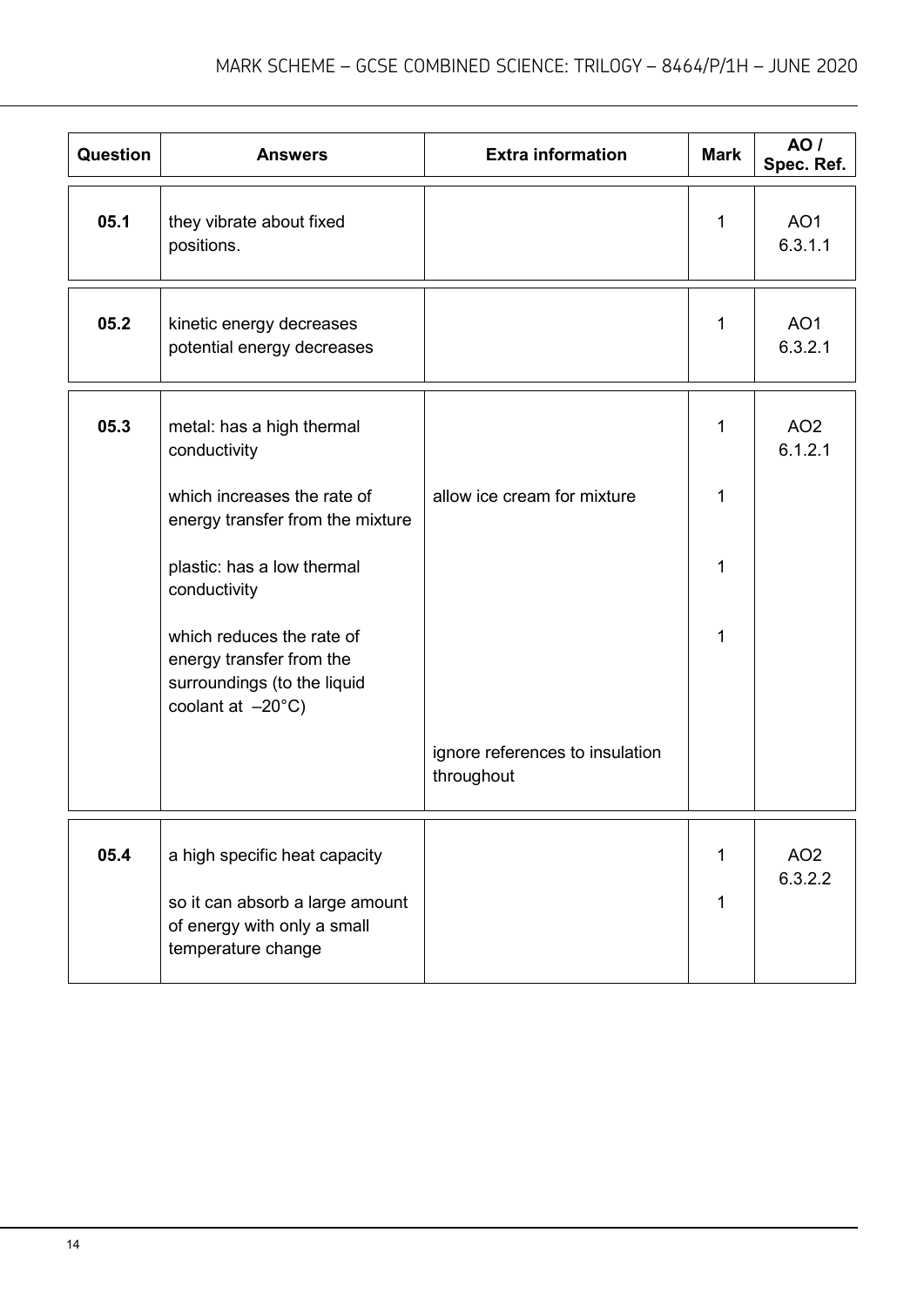| <b>Total</b> |                                     |                                                                 | 14           |                    |
|--------------|-------------------------------------|-----------------------------------------------------------------|--------------|--------------------|
|              |                                     | these marks may be awarded if<br>E is incorrectly/not converted |              |                    |
|              |                                     | $m = 0.65$ kg scores 1 mark.                                    |              |                    |
|              |                                     | $m = 0.647$ scores 1 mark                                       |              |                    |
|              |                                     | 165 000 = $m \times 255$ 000 scores 1<br>mark                   |              |                    |
|              |                                     | or                                                              |              |                    |
|              |                                     | these marks may be awarded if<br>E is incorrectly/not converted |              |                    |
|              |                                     | $m = 2.2$ (kg) scores 1 mark.                                   |              |                    |
|              |                                     | $m = 2.192$ scores 1 mark                                       |              |                    |
|              |                                     | either<br>$165000 = m \times 3500 \times 21.5$<br>scores 1 mark |              |                    |
|              |                                     | the first marking point:                                        |              |                    |
|              | $m = 0.50$ (kg)                     | this answer only<br>If no marks awarded other than              | 1            |                    |
|              | $m = 0.499621$ (kg)                 |                                                                 | 1            |                    |
|              | $m =$<br>330250                     | their value of E                                                |              |                    |
|              | or<br>165000                        | allow an answer consistent with                                 |              |                    |
|              | 165000<br>$m =$<br>$75250 + 255000$ | this mark may be awarded if E is<br>incorrectly/not converted   | 1            |                    |
|              | or<br>$165000 = 330250$ m           | incorrectly/not converted                                       |              |                    |
|              | $165000 = 75250 m + 255000 m$       | this mark may be awarded if E is                                | $\mathbf{1}$ |                    |
|              | and<br>$\Delta E$ = m × 255000      |                                                                 |              | 6.1.1.3            |
| 05.5         | $\Delta E$ = m × 3500 × 21.5        |                                                                 | 1            | 6.3.2.2<br>6.3.2.3 |
|              | $165$ kJ = 165000 J                 |                                                                 | $\mathbf{1}$ | AO <sub>2</sub>    |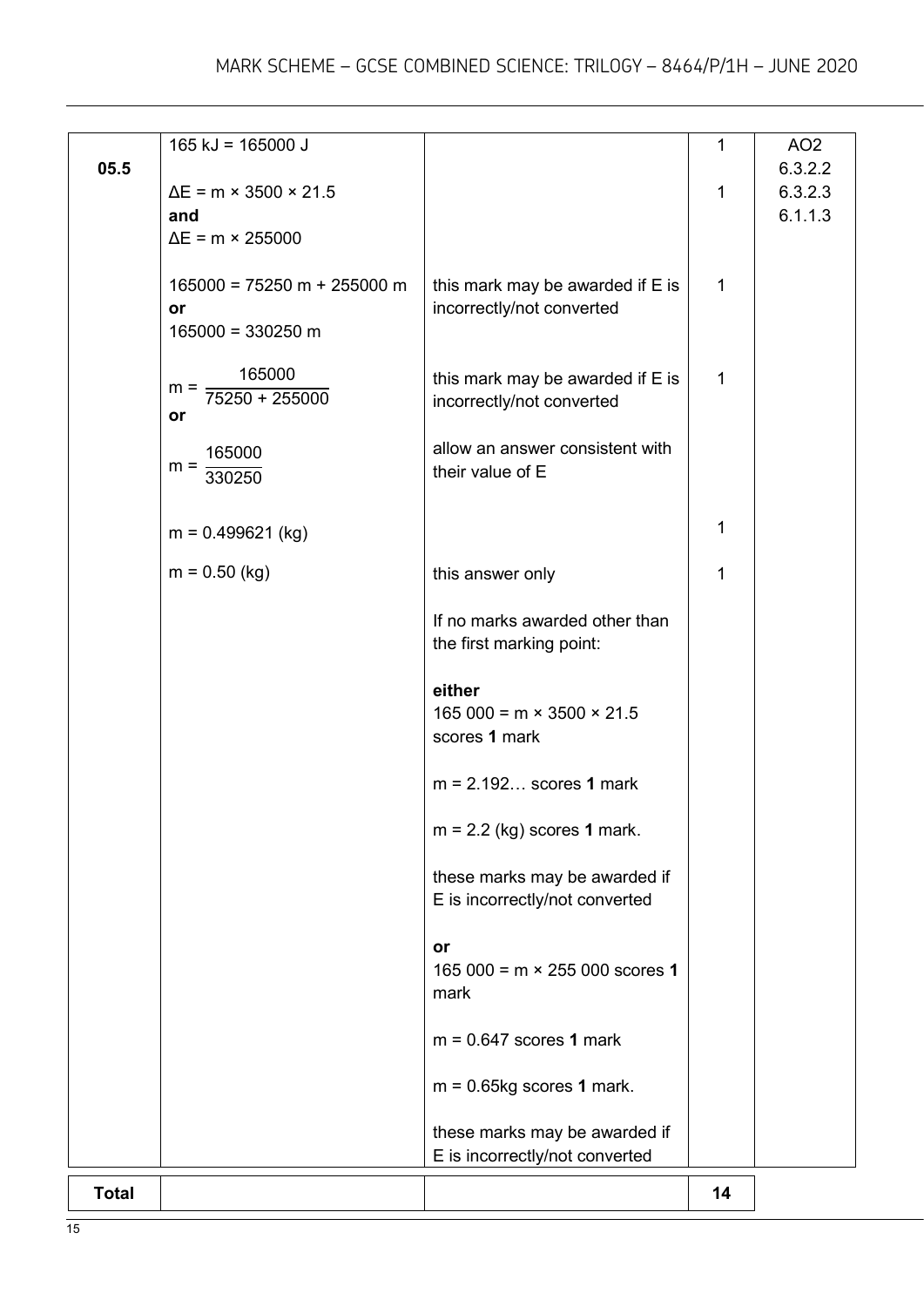| <b>Question</b> | <b>Answers</b>                                                              | <b>Extra information</b>                                                                                          | <b>Mark</b>             | AO /<br>Spec. Ref.         |
|-----------------|-----------------------------------------------------------------------------|-------------------------------------------------------------------------------------------------------------------|-------------------------|----------------------------|
| 06.1            | both are random processes                                                   | allow rolling dice is a random<br>process                                                                         | 1                       | AO <sub>1</sub><br>6.4.2.3 |
|                 |                                                                             | allow radioactive decay is a<br>random process                                                                    |                         |                            |
| 06.2            | $144 \rightarrow 72 \rightarrow 36 \rightarrow 18 \rightarrow 9$            | allow the probability of not<br>getting a 6 is 5/6                                                                | 1                       | AO <sub>2</sub><br>6.4.2.3 |
|                 | 4 half lives                                                                | allow $144 \times (5/6)^4 = 69$                                                                                   | 1                       |                            |
|                 | $\frac{20}{4}$ = 5 (rolls of the dice)                                      | allow 69 is closest to 72 so 4<br>(rolls of the dice)<br>some credible working must be<br>shown to gain this mark | 1                       |                            |
| 06.3            | a dice with 8 sides will have a<br>smaller chance of decay (in one<br>roll) | allow answers in terms of the 6-<br>sided dice or in terms of more or<br>fewer sides.                             | 1                       | AO <sub>1</sub><br>6.4.2.3 |
|                 |                                                                             | allow the 8 sided dice has a 1/8<br>chance of decay, whereas the 6<br>sided dice has a 1/6 chance of<br>decay     |                         |                            |
|                 | so dice with 8 sides have a<br>greater half-life                            |                                                                                                                   | 1                       |                            |
| 06.4            | nuclei in source A are more<br>stable than nuclei in source <b>B</b>        | allow nuclei in source A are less<br>likely to decay (in a given time<br>period)                                  | 1                       | AO <sub>1</sub><br>6.4.2.3 |
| <b>Total</b>    |                                                                             |                                                                                                                   | $\overline{\mathbf{7}}$ |                            |